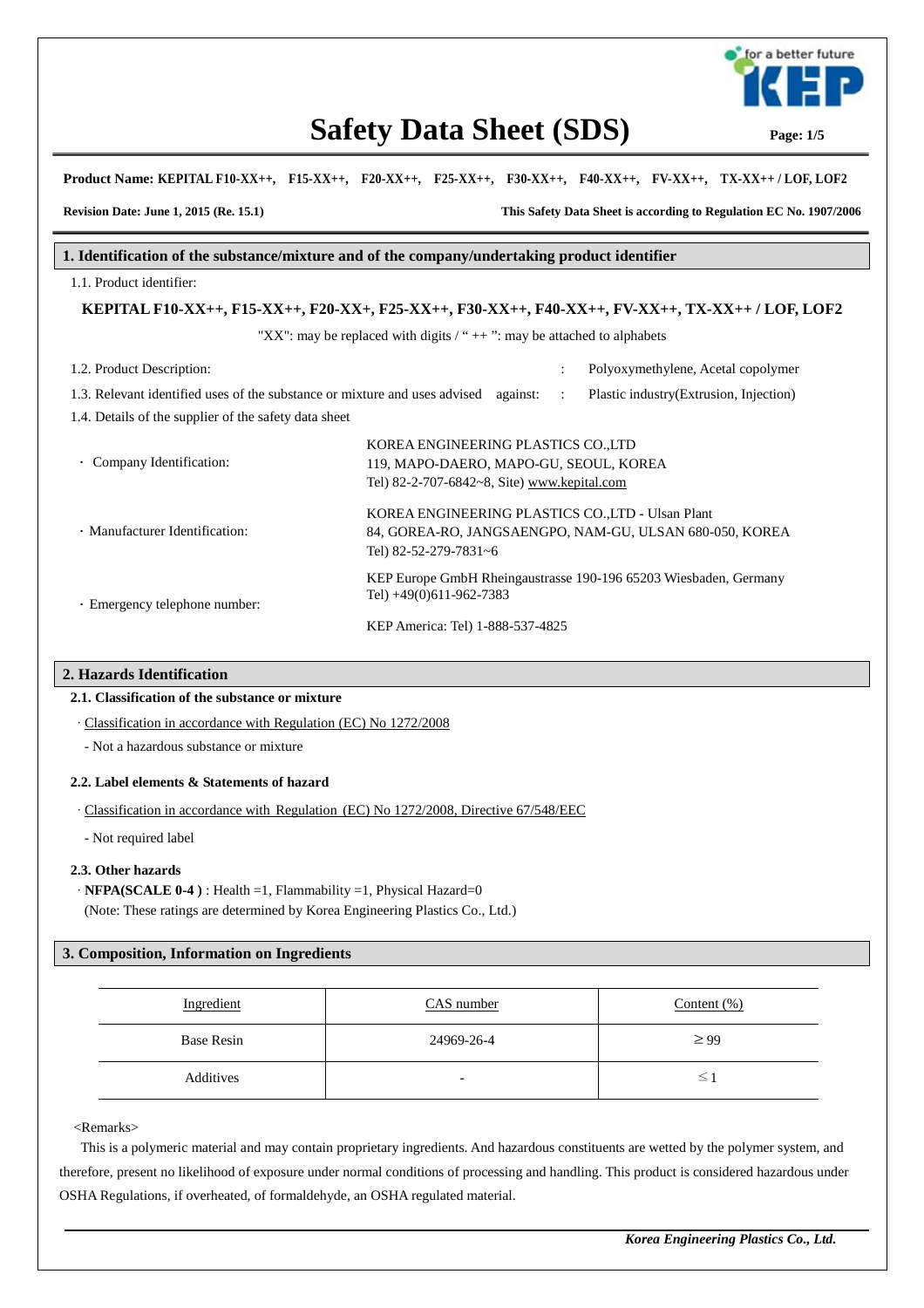#### **Product Name: KEPITAL F10-XX++, F15-XX++, F20-XX++, F25-XX++, F30-XX++, F40-XX++, FV-XX++, TX-XX++ / LOF, LOF2**

**Revision Date: June 1, 2015 (Re. 15.1) This Safety Data Sheet is according to Regulation EC No. 1907/2006**

#### **4. First Aid Measures**

#### **4.1. Description of first aid measures**

|  | - Pellets are not likely to be inhaled due to physical form. |  |
|--|--------------------------------------------------------------|--|
|--|--------------------------------------------------------------|--|

- · Inhalation - When gas and fumes from molten plastics is inhaled, remove to fresh air. Seek medical attention immediately if breathing difficulties occur.
	- Cool rapidly with cold water if molten polymer contacts. If polymer is stuck to skin, please do not remove and seek medical attention immediately.
- · Skin contact - Allow adhered polymer to come off naturally. Removal of adhered polymer artificially may result in more tissue damage than if polymer is allowed to come off over them.
- · Eye contact Flush eyes with plenty of water Immediately. Seek medical attention if discomfort persists.
- · Ingestion If swallowed, do induce vomiting and seek medical attention.

#### **4.2. Most important symptoms and effects, both acute and delayed**

· No significant reaction of the human body to the product known

#### **4.3. Indication of any immediate medical attention and special treatment needed**

 · This product is essentially inert and nontoxic. However if it is overheated or burns, gases such as carbon monoxide and formaldehyde may be released. Those exposed to off-gases may need to have their arterial blood gases and carboxy hemoglobin levels checked.

- · If the carboxy hemoglobin levels are normal and the exposure occurred in an enclosed space, asphyxia (carbon dioxide replacing oxygen) is a possibility. Formaldehyde is a respiratory irritant gas.
- · If patients may have inhaled high concentrations of irritating fumes they should be monitored for delayed onset pulmonary edema

#### **5. Fire Fighting Measures**

#### **5.1. Suitable extinguishing media**

· Carbon dioxide, Dry Chemical, Foam or Water spray. Dry powder, Solid extinguishing agent

#### **5.2. Special hazards arising from the substance or mixture**

- · Hazardous products of combustion: Carbon monoxide and Carbon dioxide, Formaldehyde vapors
- · Hazardous of fire, explosion :
- Overheating may result in release of formaldehyde, which may irritate the eyes, skin and respiratory tract.
- Base resin dust/powder has a US Bureau of Mines relative dust explosion hazard rating of severe

#### **5.3. Advice for fire-fighters**

- · Firefighters should wear self-contained breathing apparatus and full fire-fighting turn-out gear. (bunker gear)
- · Keep personnel removed from and unwind of fire. Water should be used to keep fire-exposed containers cool.

· Product burns with a very hot, but very faint blue flame. Water, foam and dry chemical may cause damage to electrical equipment.

#### **6. Accidental release measures**

#### **6.1. Personal precautions, protective equipment**

- · High risk of slipping due to leakage/spillage of product.
- · In case of spill or leak, sweep or gather up spills and place in proper container for recovery or disposal.
- · Keep unnecessary people away, isolate hazard area and deny entry.
- · Information regarding personal protection can be found in section 8.

#### **6.2. Environmental precautions**

· No special environmental precautions necessary.

#### **6.3. Methods and material for containment and cleaning up**

· Move to the approved place based on the disposal regulation.

#### **7. Handling and Storage**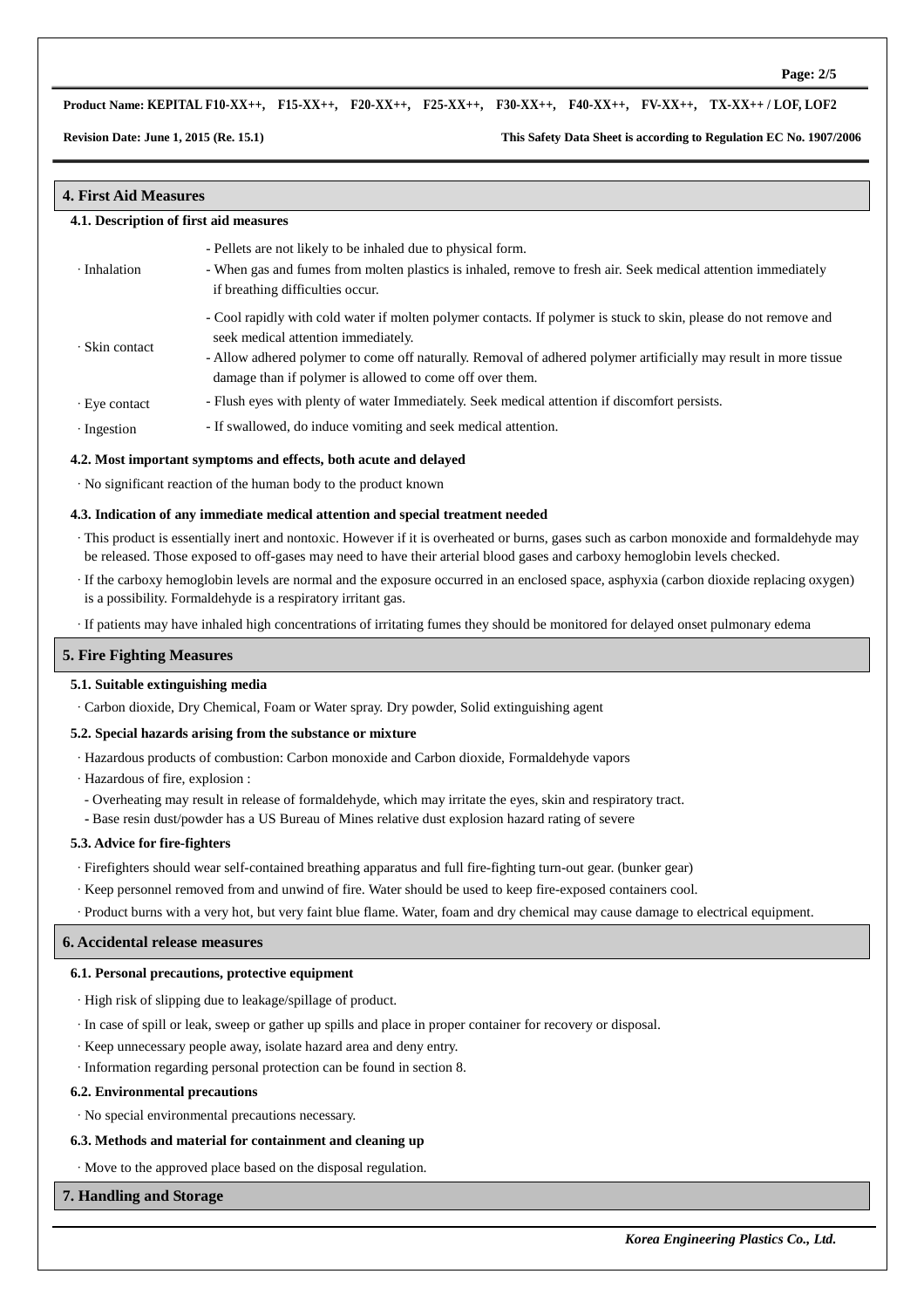#### **Product Name: KEPITAL F10-XX++, F15-XX++, F20-XX++, F25-XX++, F30-XX++, F40-XX++, FV-XX++, TX-XX++ / LOF, LOF2**

#### **Revision Date: June 1, 2015 (Re. 15.1) This Safety Data Sheet is according to Regulation EC No. 1907/2006**

#### **7.1. Precautions for safe handling**

- · Do not handle hot or molten material without appropriate protective equipment. Maintain good housekeeping in work areas.
- · Do not exceed recommended process temperature to minimize release of decomposition products.
- · Do not smoke in areas where polymer dust is present.
- · Appropriate measures should be taken to control the generation and accumulation of dust during conveying and processing operations.

### **7.2. Conditions for safe storage, including any incompatibilities**

· Store in well-ventilated area away from heat and sunlight. Keep container closed to prevent contamination.

| 8. Exposure Controls, Personal Protection   |  |                                                                                                                                                                             |  |  |  |  |  |
|---------------------------------------------|--|-----------------------------------------------------------------------------------------------------------------------------------------------------------------------------|--|--|--|--|--|
| 8.1. Exposure controls                      |  |                                                                                                                                                                             |  |  |  |  |  |
| Local Exhaust<br>(Local ventilation system) |  | Recommended when appropriate to control employee exposure to dust or process vapors.                                                                                        |  |  |  |  |  |
| $\cdot$ General                             |  | May not be adequate as the sole means to control employee exposure.                                                                                                         |  |  |  |  |  |
| 8.2. Protective Equipment                   |  |                                                                                                                                                                             |  |  |  |  |  |
| $\cdot$ Eyes                                |  | Safety eyewear recommended                                                                                                                                                  |  |  |  |  |  |
| · Skin                                      |  | When thermal or melt processing, wear long pants, long sleeves, well insulated gloves and face shield<br>when there is a chance of contact.                                 |  |  |  |  |  |
| · Inhalation                                |  | A NIOSH approved respirator is recommended if there is a possibility of dust generation above<br>permissible exposure limits or that decomposition vapors may be generated. |  |  |  |  |  |

#### **8.3. Control parameter**

 ∙ Operations involving grinding and machining of parts should be reviewed to assure that particulate levels are kept below recommended standard. Formaldehyde is a hazardous degradation product.

| Ingredient              |              | Agency     | Value                                                        |  |  |
|-------------------------|--------------|------------|--------------------------------------------------------------|--|--|
|                         | <b>OSHA</b>  | PEL        | TWA $-0.75$ ppm, ; STEL $-2$ ppm                             |  |  |
| Formaldehyde            | <b>ACGIH</b> | <b>TLV</b> | Ceiling $-0.3$ ppm                                           |  |  |
| Nuisance dust           | OSHA         | PEL        | $15 \text{ mg/m}^3$ (Total), $5 \text{ mg/m}^3$ (Respirable) |  |  |
| (Nuisance Particulates) | <b>ACGIH</b> | <b>TLV</b> | $10 \text{ mg/m}^3$ (Total), $3 \text{ mg/m}^3$ (Respirable) |  |  |

#### **9. Physical and Chemical Properties**

| · Physical Form                              | $\bullet$            | Solid / Pellets                                         |
|----------------------------------------------|----------------------|---------------------------------------------------------|
| $\cdot$ Odor                                 | $\bullet$            | Slight, specific                                        |
| · Odor threshold                             | $\bullet$            | No data available                                       |
| ∙ pH Value                                   | $\ddot{\cdot}$       | Not applicable                                          |
| · Melting Point                              | $\bullet$            | 165 deg C (329 deg F)                                   |
| · Boiling Point and Range                    | $\ddot{\phantom{a}}$ | Not applicable (Solid)                                  |
| · Flash Point                                | $\ddot{\phantom{a}}$ | $>$ 93 deg C ( $>$ 200 deg F) by Tag Closed Cup Method. |
| · Evaporation rate                           | $\ddot{\phantom{a}}$ | Not applicable                                          |
| $\cdot$ Inflammability                       | $\bullet$            | No data available                                       |
| · Explosion range                            | $\bullet$            | No data available                                       |
| · Vapor Pressure                             | $\ddot{\cdot}$       | $< 0.001$ mm Hg                                         |
| · Water Solubility                           | $\bullet$            | Negligible $< 0.1\%$                                    |
| · Relative vapor density                     | $\bullet$            | Not applicable                                          |
| · Specific gravity                           | $\bullet$            | $1.38 - 1.42$                                           |
| · Partitioning coefficient n-octanol / water | $\ddot{\phantom{a}}$ | No data available                                       |
|                                              |                      |                                                         |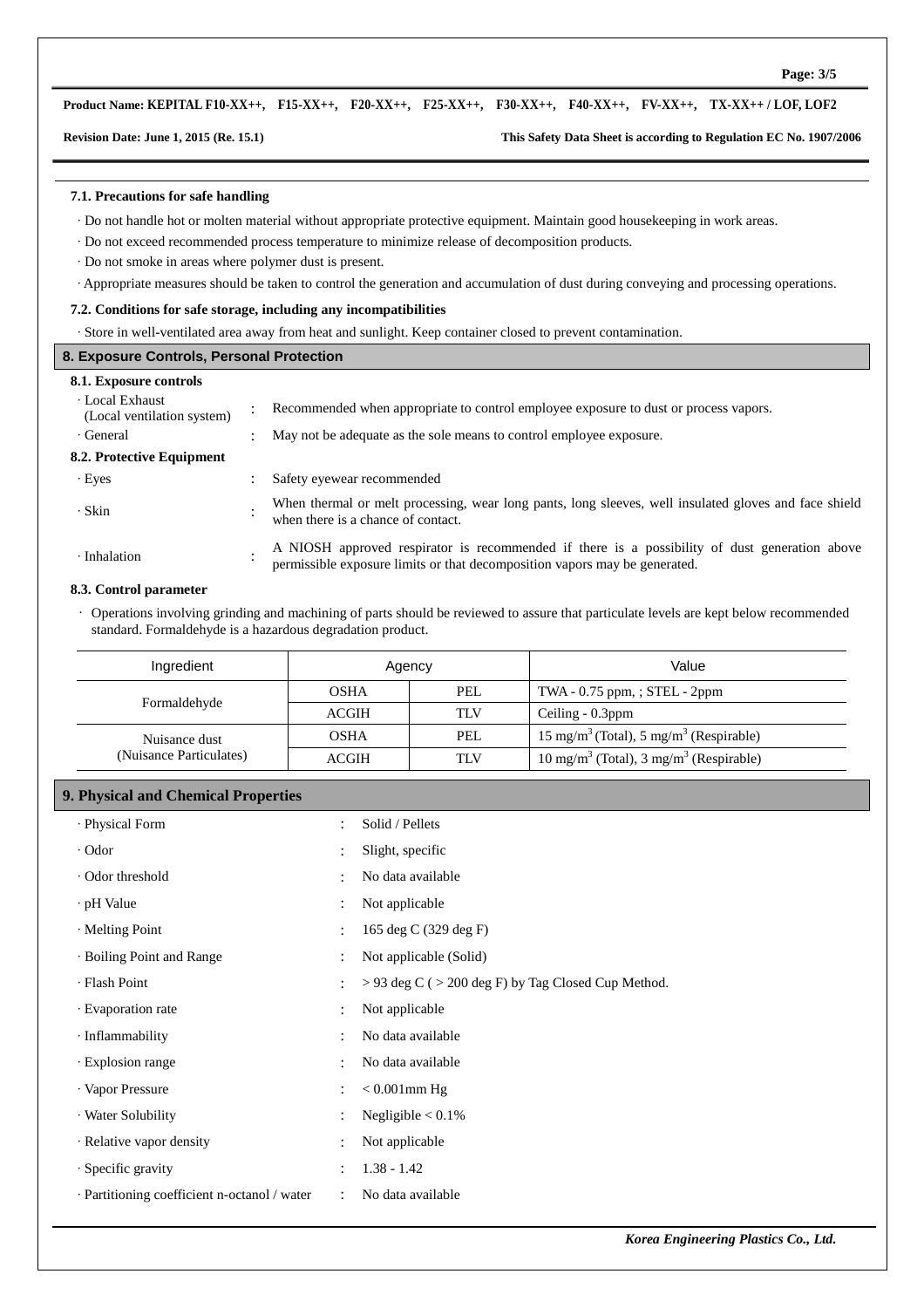# **Product Name: KEPITAL F10-XX++, F15-XX++, F20-XX++, F25-XX++, F30-XX++, F40-XX++, FV-XX++, TX-XX++ / LOF, LOF2**

**Revision Date: June 1, 2015 (Re. 15.1) This Safety Data Sheet is according to Regulation EC No. 1907/2006**

| (log Kow)                                                                 |                                                                                                                                                                        |
|---------------------------------------------------------------------------|------------------------------------------------------------------------------------------------------------------------------------------------------------------------|
| · Ignition temperature                                                    | 320 deg C (608 deg F)                                                                                                                                                  |
| · Decomposition temperature                                               | $>240$ °C                                                                                                                                                              |
| · Viscosity                                                               | Refer to the grade data sheet                                                                                                                                          |
| · Molecular weight                                                        | Not applicable                                                                                                                                                         |
| 10. Stability and Reactivity                                              |                                                                                                                                                                        |
| · Reactivity                                                              | Stable under normal conditions of use.                                                                                                                                 |
| · Chemical Stability                                                      | Stable under normal conditions of use and storage.                                                                                                                     |
| Condition to Avoid                                                        | Maintain polymer melt temperature below 230 deg C (446 deg F).<br>÷<br>Avoid prolonged exposure at or above the recommended processing temperature.                    |
| · Incompatibility with Other Material                                     | Strong acids, base (decomposes forming formaldehyde) and oxidizing materials.                                                                                          |
| · Decomposition                                                           | Decomposition of this material depends on the length of time exposed to elevated<br>temperatures and may be accelerated by contaminants, pigments and other additives. |
| · Hazardous Decomposition Products<br>· Hazardous Polymerization          | Carbon mono oxide, formaldehyde etc.<br>Will not occur                                                                                                                 |
| 11. Toxicological Information                                             |                                                                                                                                                                        |
|                                                                           |                                                                                                                                                                        |
| · Information on toxicological effects                                    | No specific information available on the product                                                                                                                       |
| 12. Ecological Information                                                |                                                                                                                                                                        |
| · Toxicity                                                                | No specific information available on the product                                                                                                                       |
| · Persistence and degradability                                           | No specific information available on the product. Product is insoluble in water.                                                                                       |
| · Bio accumulative potential                                              | This material is considered to be non-biodegradable.                                                                                                                   |
| · Mobility in soil                                                        | No specific information available on the product                                                                                                                       |
| · Results of PBT and vPvB assessment                                      | The product does not fulfill the criteria for PBT or vPvB.                                                                                                             |
| <b>13. Disposal Considerations</b>                                        |                                                                                                                                                                        |
| 13.1. Waste treatment methods                                             |                                                                                                                                                                        |
|                                                                           | · Check for possible recycling and dispose in accordance with all applicable regulations. (state, local)                                                               |
| · This product is not RCRA hazardous waste under present EPA regulations. |                                                                                                                                                                        |
| 14. Transport Information                                                 |                                                                                                                                                                        |
| $\cdot$ UN No                                                             | Not classified as a dangerous good under transport regulations. (UN RTDG)                                                                                              |
| · Land transport (ADR/RID)                                                | Nat classified                                                                                                                                                         |
| · Shipping information (IMDG)                                             | Not classified                                                                                                                                                         |
| · Air transport (IATA/ICAO)                                               | Not classified                                                                                                                                                         |
| <b>15. Regulatory Information</b>                                         |                                                                                                                                                                        |
|                                                                           | 15.1. Safety, health and environmental regulation/legislation specific for the substance or mixture                                                                    |

15.1.1. U.S. Regulations